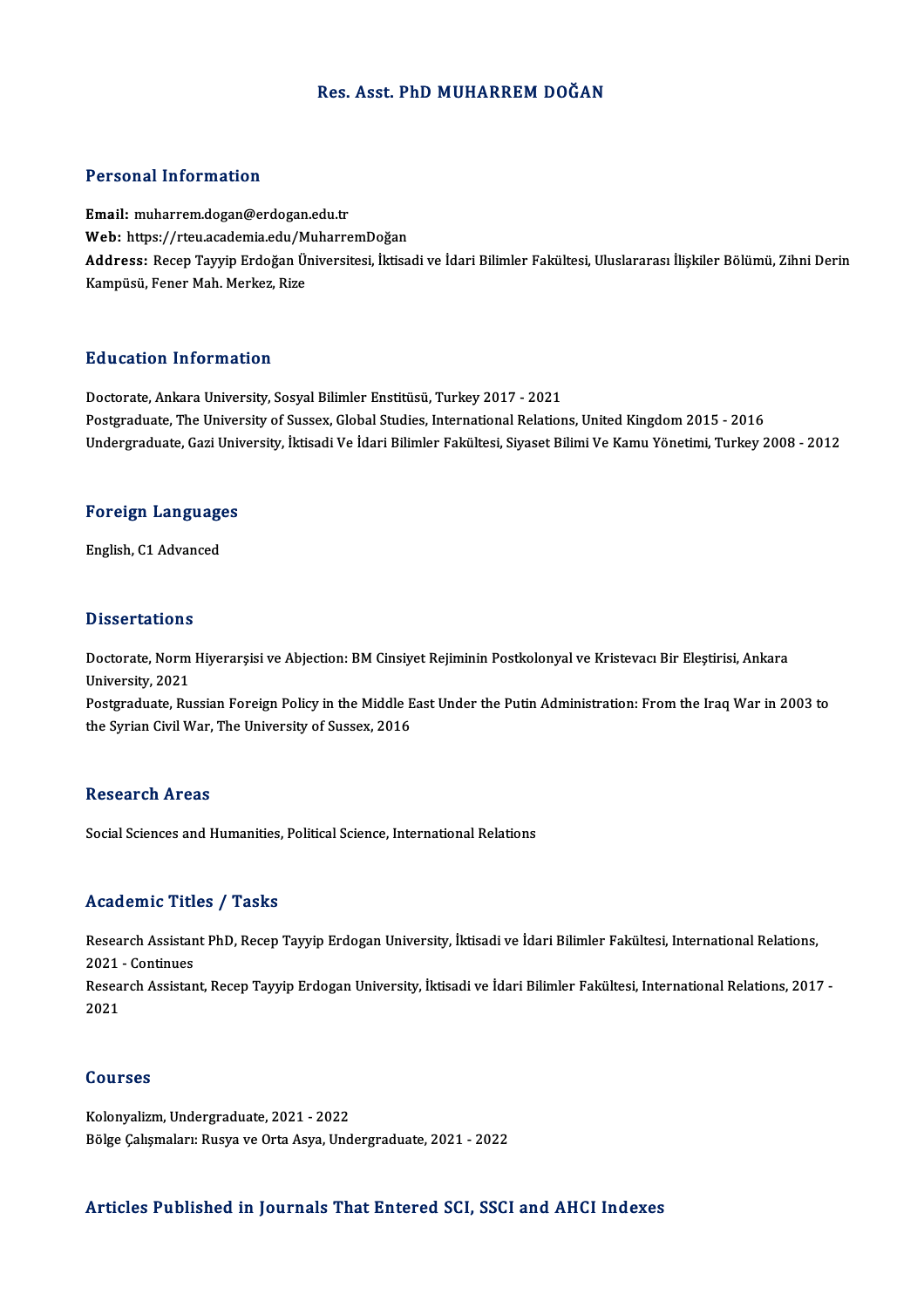I. Fragmented local normative orders, unresolved localizations, and the contesting of gender equality Fragmented local<br>norms in Turkey<br><sup>Tobol: H. Endožon (</sup> Fragmented local normative<br>norms in Turkey<br>Tabak H., Erdoğan S., Doğan M.<br>Asian Jounnal Of Wemens Studi **norms in Turkey**<br>Tabak H., Erdoğan S., Doğan M.<br>Asian Journal Of Womens Studies, vol.28, no.2, pp.1-25, 2022 (Journal Indexed in SSCI)

## Articles Published in Other Journals

- rticles Published in Other Journals<br>I. Global Gender Equality Norm and Trade Unions in Turkey: Local Contestations, Rival Validations,<br>Discrepant Beceptions *Choose Chomolou III Cult*<br>Global Gender Equality<br>Discrepant Receptions<br>Tabak H. Dečan M. Global Gender Eq<br>Discrepant Recep<br>Tabak H., Doğan M.<br>Siyasak Jaumal of E Discrepant Receptions<br>Tabak H., Doğan M.<br>Siyasal: Journal of Political Sciences (Online), vol.31, no.1, pp.53-72, 2022 (Journal Indexed in ESCI)<br>Aktër Merkerli Sesvallesme ve Betudie: Normatiflik Üserine Bir İnseleme: Türk
	-
- Tabak H., Doğan M.<br>Siyasal: Journal of Political Sciences (Online), vol.31, no.1, pp.53-72, 2022 (Journal Indexed in ESCI)<br>II. Aktör-Merkezli Sosyalleşme ve Batı-dışı Normatiflik Üzerine Bir İnceleme: Türkiye'nin ŞİÖ Ü Siyasal: Jour<br><mark>Aktör-Mer</mark><br>Tartışmak<br>TARAK H <mark>Aktör-Merkezli Sos</mark><br>Tartışmak<br>TABAK H., DOĞAN M.<br>Pölzesel Arestrmalar Tartışmak<br>TABAK H., DOĞAN M.<br>Bölgesel Araştırmalar Dergisi, vol.1, no.3, pp.97-140, 2017 (Refereed Journals of Other Institutions)

TABAK H., DOĞAN M.<br>Bölgesel Araştırmalar Dergisi, vol.1, no.3, pp.97-140, 2017 (Refereed Journals of Other Institut<br>III. Russia's Hybrid Warfare Strategy in Ukraine: As a New Tool to Challenge the West<br>POČAN M Bölgesel A<br>**Russia's F<br>DOĞAN M.**<br>A İournal o Russia's Hybrid Warfare Strategy in Ukraine: As a New Tool to Challenge the West<br>DOĞAN M.<br>e-journal of social and legal studues, vol.3, no.2, pp.17-34, 2017 (Refereed Journals of Other Institutions)<br>A Boview on the Shift i

DOĞAN M.<br>1990 - e-journal of social and legal studues, vol.3, no.2, pp.17-34, 2017 (Refereed Journals of Other Institutions)<br>IV. A Review on the Shift in Liberalism From Classical Liberalism to Institutional Liberalism A C e-journal of social and legal studues, vol.3,<br>A Review on the Shift in Liberalism F<br>Study of the Gulf War I (1990-1991)<br>DOČAN M A Review<br>Study of t<br>DOĞAN M.<br>A İournal o Study of the Gulf War I (1990-1991)<br>DOĞAN M.<br>e-journal of law, vol.1, no.2, pp.65-77, 2015 (Refereed Journals of Other Institutions)

DOĞAN M.<br>1. e-journal of law, vol.1, no.2, pp.65-77, 2015 (Refereed Journals of Other Institutions)<br>1. Egemenlik Üzerine Politik ve Hukuki Açıdan Bir İnceleme: "Devlet Egemenliği" mi, "Birey Egemenliği"<br>1. mi? e-jou<br><mark>Ege</mark>i<br>mi?<br>CAČ Egemenlik Üzerine Pol<br>mi?<br>ÇAĞLAYAN S., DOĞAN M.<br>Kosaali Üniversitesi Hulm mi?<br>ÇAĞLAYAN S., DOĞAN M.<br>Kocaeli Üniversitesi Hukuk Fakültesi Dergisi, no.10, pp.39-59, 2014 (Other Refereed National Journals)

# kocaen oniversitesi Huku<br>Books & Book Chapters

ooks & Book Chapter:<br>I. Roller ve Rol Teorisi<br>DOČAN M I. Roller ve Rol Teorisi<br>DOĞAN M. in: Sosyolojik Unsurların Dış Politikaya Etkisi, Efegil Ertan, Editor, Gündoğan Yayınları, İstanbul, pp.207-230, 2017

#### Refereed Congress / Symposium Publications in Proceedings

efereed Congress / Symposium Publications in Proceedings<br>I. The Otherness of the Other and the Isolation Policies of International Society: Why Have not the<br>Pelestinians Boelly Bosome a Bart of the World The Otherness of the Other and the Isolation Po<br>Palestinians Really Become a Part of the World<br>DOČAN M The Other<br>Palestinia<br>DOĞAN M.<br>Middle Fes Palestinians Really Become a Part of the World<br>DOĞAN M.<br>Middle East International Conference on Contemporary Scientific Studies - VII, Beyrut, Lebanon, 03 March 2022

- II. Women Politics in Turkey amid Secularist Gender Equality and Gender Justice Contestation TabakH.,ErdoğanS.,DoğanM. Women Politics in Turkey amid Secularist Gender Equality and Gender Justice Contestation<br>Tabak H., Erdoğan S., Doğan M.<br>7th International Conference on Euroasian Politics and Society, Lisbon, Portugal, 23 - 25 September 20
- III. Bir Ötekileştirme Şekli Olarak Abjection: Hamas Örneği<br>DOĞAN M., BOZKURT A. 7th International Confer<br>Bir Ötekileştirme Şek<br>DOĞAN M., BOZKURT A.<br>YL Uluelararesı Uludağ L Bir Ötekileştirme Şekli Olarak Abjection: Hamas Örneği<br>DOĞAN M., BOZKURT A.<br>XI. Uluslararası Uludağ Uluslararası İlişkiler Kongresi, Bursa, Turkey, 14 October 2019, pp.49<br>Polo Theory and Eoneign Polisy Analysis

IV. Role Theory and Foreign Policy Analysis XI. Uluslara<br><mark>Role Thec</mark><br>DOĞAN M.<br><sup>The Eth Int</sup>

The 5th InternationalConference onEurasianPolitics Society, İstanbul,Turkey,23April2018